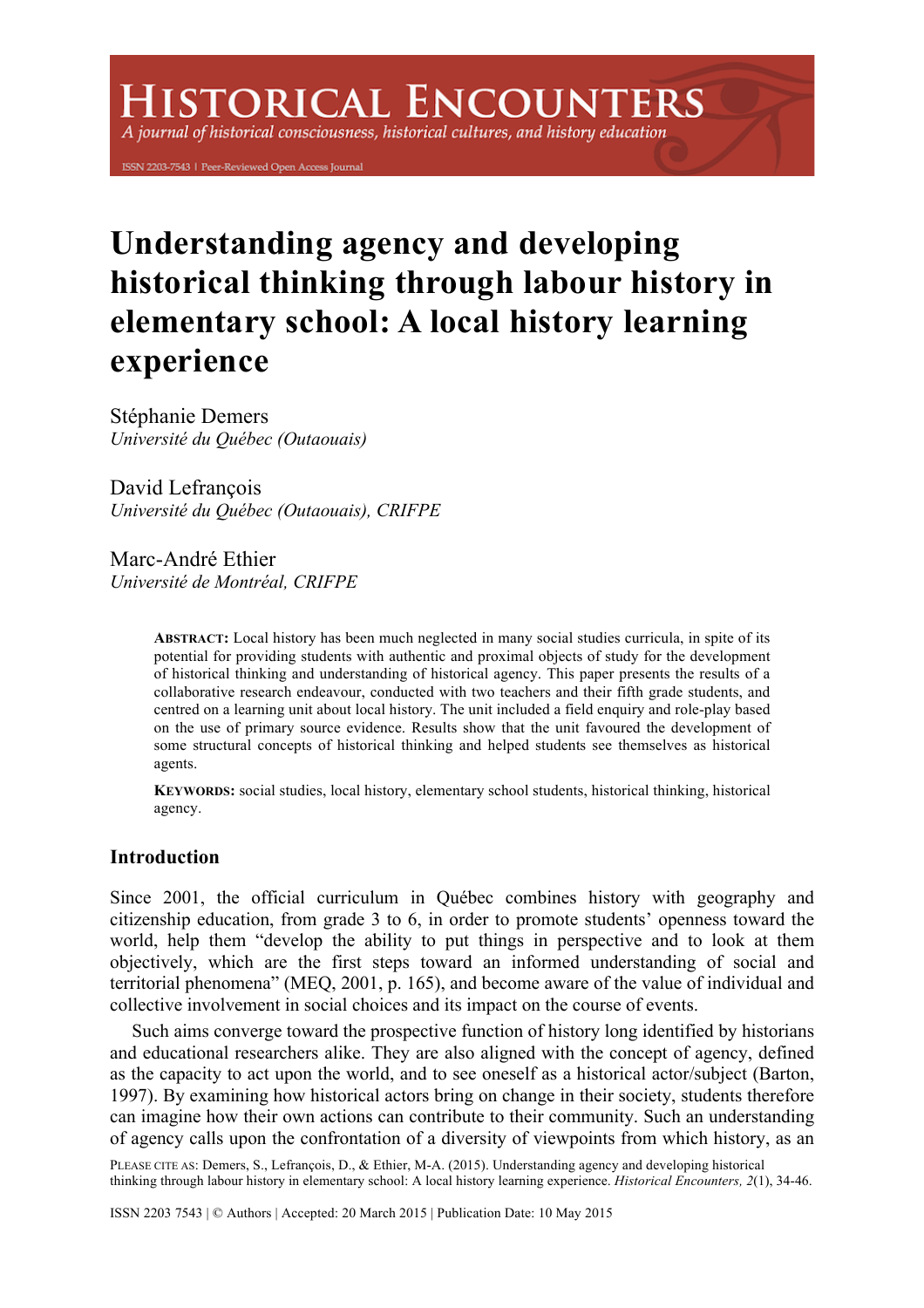interpretative discipline, is constructed. It distances students from conceiving of history as the linear march to progress driven by the actions of "great white men" (Barton, 1996; Barton, 1997; Ethier, 2000; Plekhanov, 1898/2010; VanSledright & Brophy, 1992), in part through the analysis and problematization of plurivocal primary sources, which further the plausible narrative construction of historical phenomena by students.

Recent research on history teaching in Québec, as elsewhere, tends to portray teaching practices that are incompatible with the attainment of the above-described aims. For one, teaching practices from elementary to secondary school have remained "transmissive" and rooted in an objectivist conception of history as an accumulation of facts, as well as "techniques" to master and apply (how to read a map, for example) (Barton & Levstik, 2003; Colby, 2007; Demers, 2012). Textbooks further reinforce this view of history by presenting a single narrative and few, if any, source documents (Boutonnet, 2009). Students' tasks as presented in textbook paratext most often involve short, objective-type questions, which can be answered through the reproduction of text.

In this perspective, historical knowledge is not the object of learning but of memorisation and its sources not submitted to interpretation and may even be completely absent from the historical narrative presented to students as fact (Lebrun, 2009). Knowing history then becomes a problem for elementary school students as it disengages them from processes of constructing knowledge and disregards the developmental dimensions of cognition (Foster & Yeager, 1999; VanSledright, 2002). As Levstik and Barton (2005) point out, memorisation cannot contribute to either conceptual understanding or the efficient organisation of concepts for use in interpreting social phenomena. Furthermore, the transmission of a single "true" historical narrative does little to develop either epistemic or historical agency in students (Audigier, 1995).

Research conducted on elementary school students' historical cognition nevertheless tends to show that they can develop complex historical ways of thinking at a young age. Some research indicates that students as young as 8 or 9 can employ historical thinking's structural concepts to construct a reasoned interpretation of historical phenomena and are able to profit from epistemic agency, understood as the power to interpret, validate and evaluate propositional knowledge (Cooper & Capita, 2004; Cooper & Dilek, 2007; Pontecorvo & Girardet, 1993). Hence, Barton and Levstik (2005) conclude that elementary school students can construct plausible interpretations of historical phenomena and develop historical thinking when the phenomenon is accessible, its problematization is relevant to them, and narrative construction requires the use of primary and secondary sources (which are also problematized). Through the lens of teaching practices, it is possible to identify some epistemic dispositions and processes, which have resulted in historical thinking (or epistemic agency) by students. Exploring research conducted on one or the other of Seixas's (1996) structural concepts of historical thinking identify to what extent elementary school students may benefit from such activities.

Barton and Levstik (2004) refer to the identification stance as the process through which students associate themselves or their social group with actors, institutions and social groups in the past. Learning situations that problematize historical phenomena in a way that relates them to students' concrete experience allow students to understand the relevance of studying a particular historical phenomenon (Cooper & Capita, 2004). Students can also establish the significance of historical phenomena when their impact is part of their ambient history. Clarke and Lee (2004), as well as Coles and Welch (2002), suggest that using public and local historical resources as authentic sources may allow students to reconstruct personal, meaningful and engaged interpretations of the past and help them identify continuity and change. Elementary school students interact with history in everyday life, according to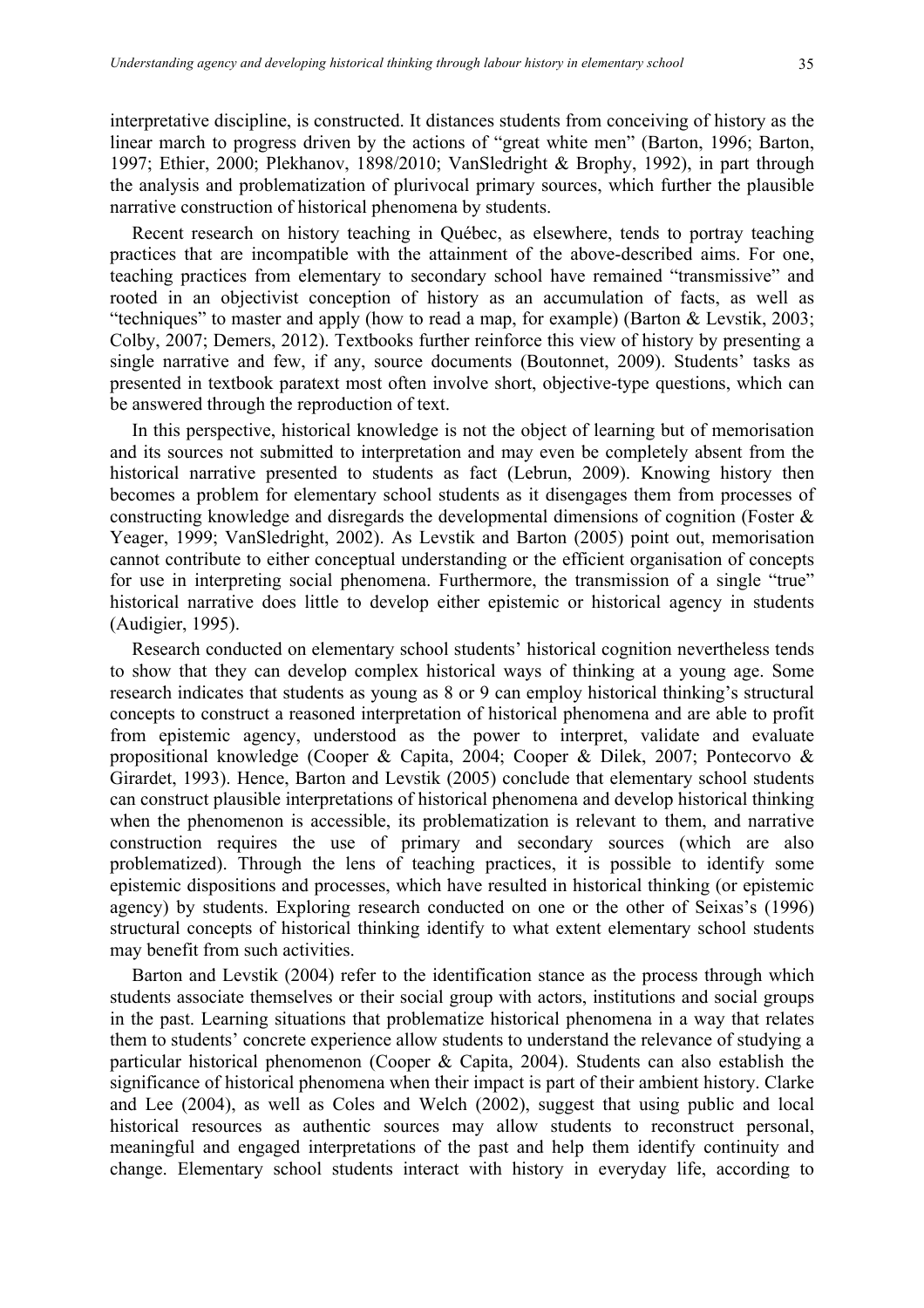Cooper (1995) and Seixas (1996), in part through material culture (historical buildings, technology, monuments, for example). Learning situations which ask students to identify changes in material culture in order to explain the impact of historical phenomena (such as industrialisation or urbanisation, for example) seem to offer students the opportunity to define continuity and change through general, transferable, yet concrete concepts (Cooper & Capita, 2004; Levstik & Barton, 2005).

Research on history teaching in the elementary grades illustrate that historical change is still presented by teachers and textbooks alike as the consequence or product of great historical figures' actions (Barton, 2001; Barton & Levstik, 2004). The curriculum section relating to the period of industrialisation in Québec (between 1820 and 1905) for its part only identifies two figures as having had influence on historical change, both of whom are politicians who worked to bring about the Canadian Confederation. Workers, farmers, and union leaders are absent from "essential knowledge" regarding the phenomenon of industrialisation. As noted by Levstik and Barton (2005), such a conception of history hinders the understanding of its plurivocal and problematic nature, in addition to being an obstacle to students' adopting an identification stance and envisioning the diversity of choices and interests at the core of historical agency. Yet research shows that primary school age children are capable of historical empathy, of placing themselves in the shoes of actors of the past in order to better understand their motivations, interest and actions while taking into account contextual societal constraints (Colby, 2007; Pontecorvo & Girardet, 1993). Levstik and Barton (2005) conclude that elementary school children can enter the past through imagination, in role-play supported by sources (eye-witness accounts, biographies, iconography, and others) originating from a variety of social groups and susceptible to help students understand how those who experience historical phenomenon make meaning of it and act as subjects of history. Understanding historical agency is thus within the reach of elementary school students.

Students are capable of applying procedural and cognitive action relevant to the use of primary sources in order to solve historical problems and elaborate their own narrative (Colby, 2007; Cooper & Capita, 2004). They understand how to source, corroborate, and contextualise known elements of sources. Younger students, however, more rarely rely on evidence from sources, have trouble explaining differences in perspectives, as well as understanding the constructed and interpretative nature of sources (VanSledright, 2002). They are nonetheless able to formulate plausible hypotheses if source analysis is performed with the teacher (Cooper & Capita, 2004). The results presented above suggest that studying historical phenomena from a local perspective might afford the conditions required to take into account the developmental dimensions of historical cognition and support the attainment of normative aims associated with agency.

Local history, defined as the study of the past as experienced locally or regionally (Danker, 2003), takes into account students' historical position (notably internalised cultural and family influence) that mediates their understanding of the phenomena studied in school (Barton, 2001; VanSledright, 2002). Local history can be viewed as ambient history and its material manifestations as historical documents to be analysed and interpreted through the "lens of the familiar" (Danker, 2005). It consequently offers the possibility for elementary students to build a repertoire of concrete conceptual markers or guides, and to call upon prior knowledge as well as their *cultural tool kit* (Wertsch, 1998), composed of familiar and culturally contextualised concepts. Such tools of intelligibility can be elements of vocabulary (idiomatic expressions, for example), family cultural references, beliefs and conceptions pertaining to the role played by family or community members in society.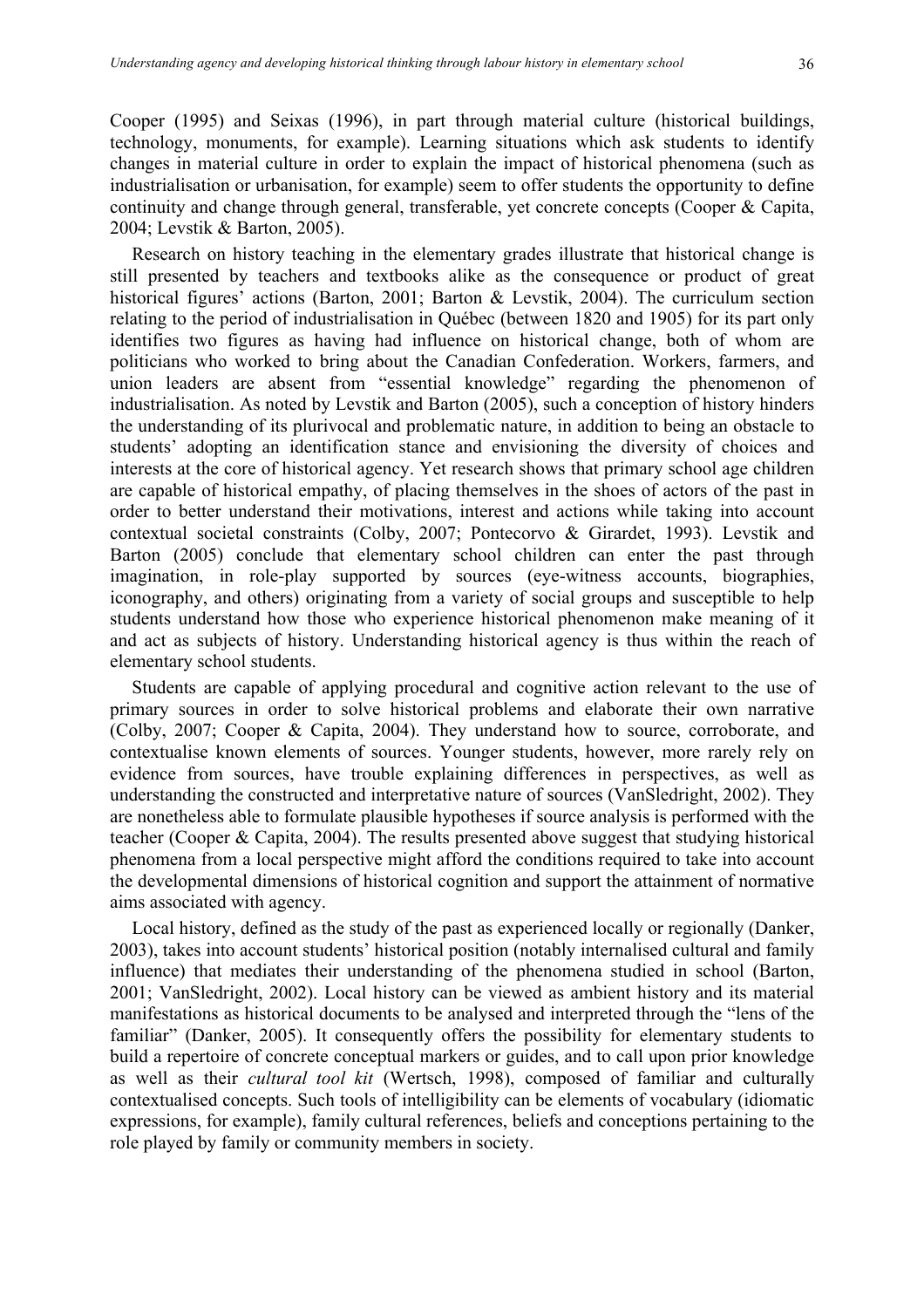We believe local history may serve to provide students with significant and relevant learning situations. We also believe that they may help students take on and debate socially controversial, engaging and emancipatory issues and thus afford them the opportunity to see themselves as agents of change in their community. As the dominant teaching practice of transmitting historical knowledge as accumulation of objective fact cannot possibly lead to understanding agency and promoting historical thinking, alternative teaching practices must be identified.

In light of the results presented above, we sought to understand how a historical enquiry based in local history and the evolution of its material culture might help students conceptualise in a transferable way the concepts of industrialisation, urbanisation, unionisation, and social class, as well as promote the understanding of collective historical agency. We also aimed to contribute to the professional development of two newly certified elementary school teachers.

# **Objectives**

This research, conducted in 2011, originates from and finds its relevance in the professional needs of two of our former initial teacher education students. Dissatisfied with what they experienced as dissonance between their social studies methods course in university, the dominant teaching practices they observed during their professional induction, and the teaching material available to them, these teachers asked to be accompanied in the planning of a teaching unit which would be relevant to their grade five students.

In a collaborative research perspective (Desgagné, 1997), this research strove to reach three objectives:

- 1. Respond to the immediate needs of elementary school beginning teachers, emerging from a problem related to their social studies teaching practice;
- 2. Collaborate with these teachers in a process of inquiry and shared knowledge production about the contribution of local history to the development of historical thinking and agency by elementary school children;
- 3. Develop these teachers' professional competencies in regards to teaching social studies.

# **Method**

This study was designed in a collaborative research and training experience perspective (Desgagné, 1997) associated with the shared work of teachers and researchers creating a reflective community. Heron (1996) maintains that investigating knowledge issued from experience and practice is essential because it is most likely to generate transformative learning – that is to transform how participants structure meaning making and action. Practical reflection also serves as a starting point for formalising, contextualising, and transforming practical knowledge that can then be reinvested in practical contexts with the potential to enrich such knowledge.

Collaborative research and training experience allows for the problematization of practitioners' practical epistemology and its confrontation with empirical research results in the reconstruction of practical knowledge. It also provides research with practical and contextual dimensions and considerations, which are difficult to ascertain with traditional research designs.

Finally, collaborative research participates in refining epistemic tools and concepts associated with disciplined inquiry and knowledge production (through the use of a scientific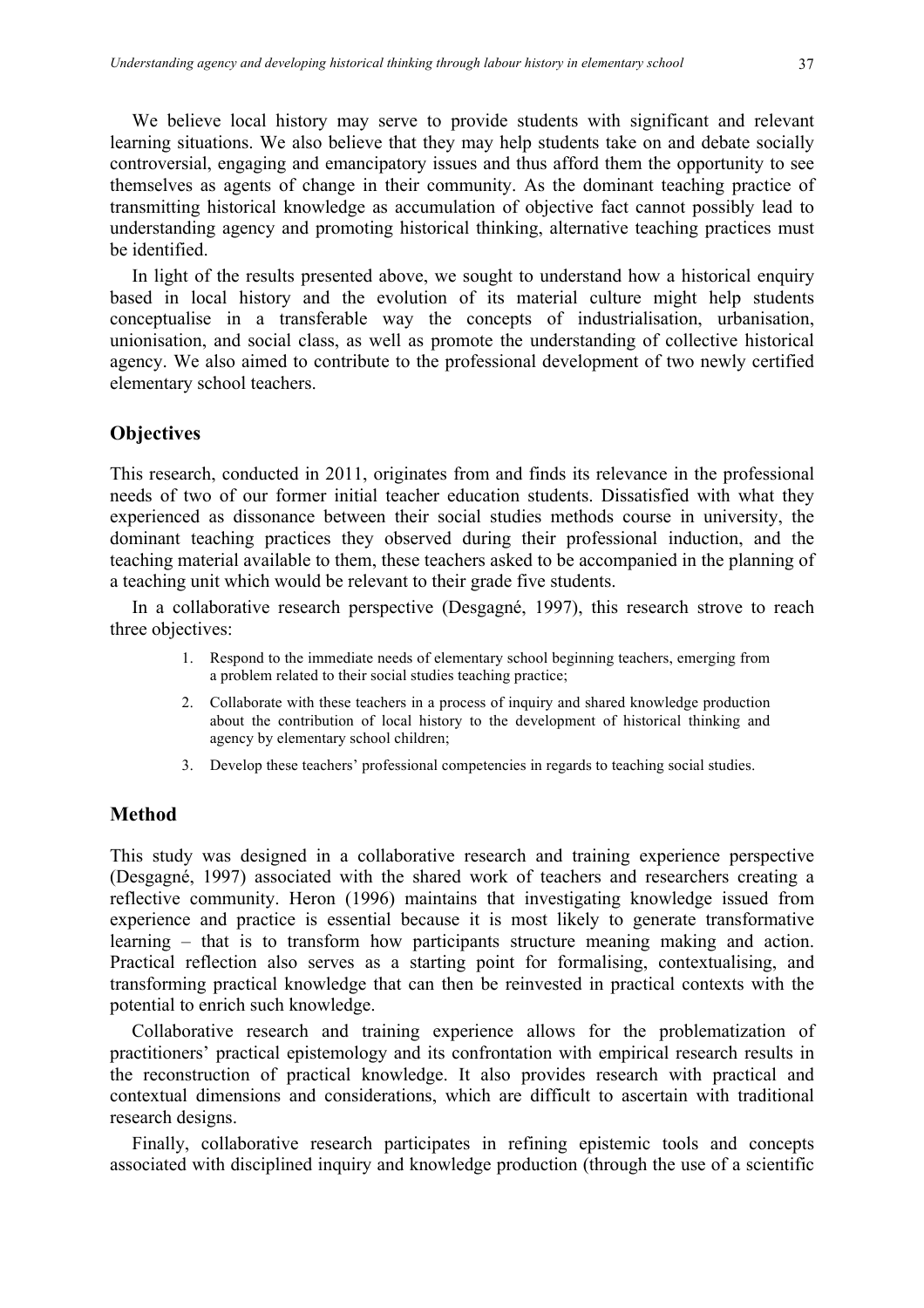discipline's standards, procedures, and methods), including those associated with the practice of history.

#### *Participants/co-researchers*

The participants in this study, who also act as co-researchers, are two fifth grade teachers from two different school boards in Western Québec. This is an intentional sample as these teachers chose to engage in a process of co-construction of knowledge and reflective practice. They also agreed to keep a written record of their observations and reflections. The researchers are also participants, though their roles differ from those of the teachers. Their tasks included finding resources such as primary source documents, research articles and any other resource which might help participants co-construct the learning situation, as well as analysing the data collected throughout the research and training process.

The research progressed in three steps. The first step involved the analysis of a problem issued form teaching practice and training needs identified by the teachers.

The two teacher participants hoped to better acquaint themselves with and develop historical thinking and content knowledge, in order to insure their ability to transpose them to the classroom. There also remained issues relating to epistemology. Experienced colleagues' practical epistemology generated doubt as to whether students could or indeed should develop historical thinking – new teachers were confronted with the idea that elementary students were inherently incapable of historical cognition and that current conditions did not allow for such an approach to social studies. Finally, the imperative of standardised testing weighed heavily in teachers' decision to transmit "facts" for students to memorise.

The second step of the study/training experience required that all participants build a shared understanding of what developing historical thinking and agency may mean for children, and what research reveals about this process. In light of this understanding, participants then established learning objectives for the unit (developing dimensions of historical thinking and agency), identified the content knowledge, which was to be the object of study (concepts, phenomena, historical enquiry procedures and tools to reflect on how history is constructed). The teaching unit was then planned out and tasks were assigned to each participant.

The third step consisted of evaluating the experimentation of the unit and adjusting the planning sequence and resources according to student and teacher needs. Participants relied on research articles, written record of reflective practice, and classroom observation. The project was concluded with an analysis of student work, which was confronted with the original learning objectives. Participants also collectively reflected on the knowledge constructed during the collaborative research process.

#### **Results**

*Description of the learning situation co-constructed by researchers and teachers* The learning situation centred around a historical enquiry in two stages, focused on the following historical problem: why do Francophones and Anglophones live in Western Québec?

In the first stage of the learning unit, students engaged in a field enquiry in the historical district of the city of Gatineau, the urban centre of the Outaouais (Western Québec). The elements of the field enquiry are presented in Table 2. This enquiry aimed to help students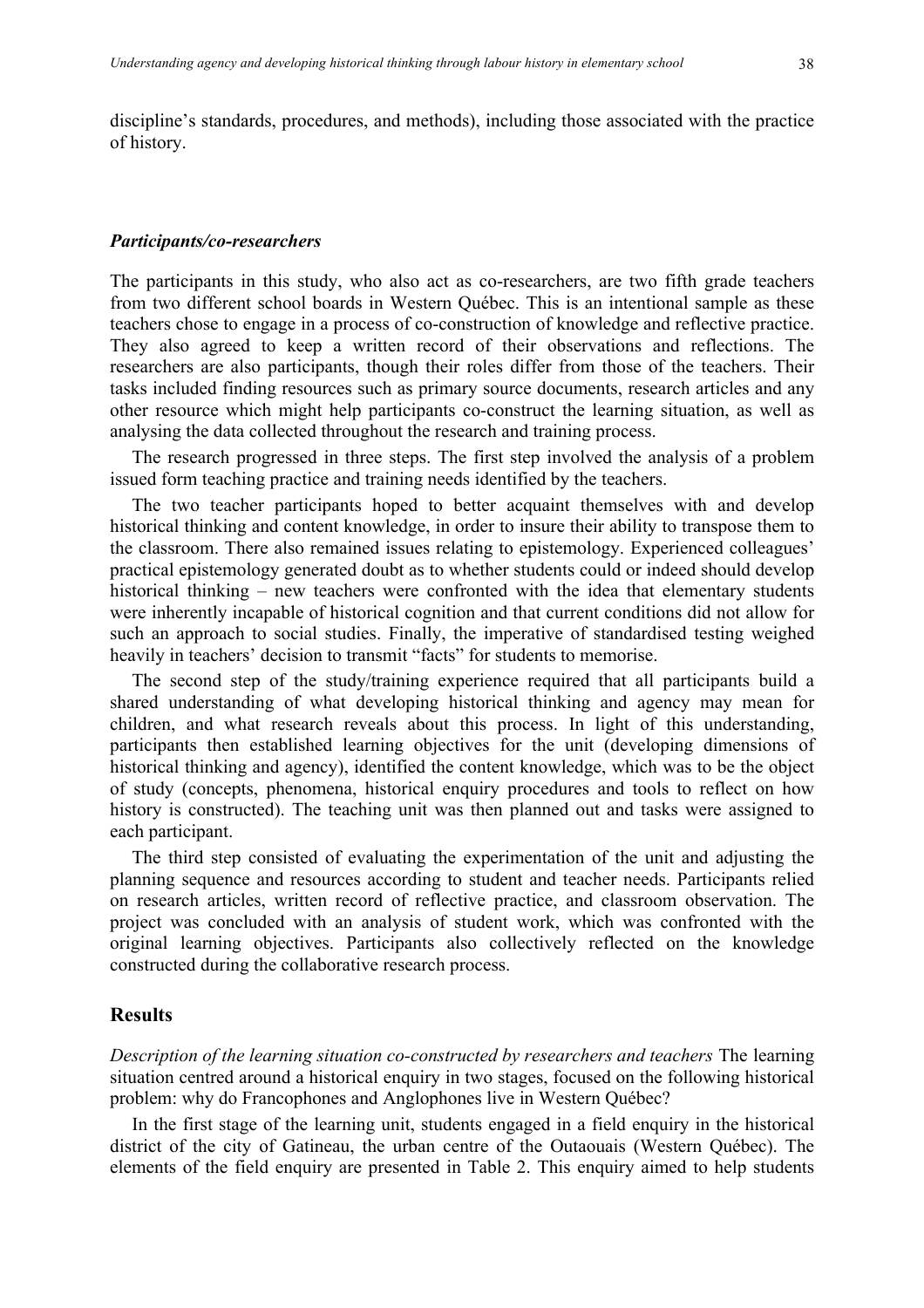establish the historical significance of industrialisation, establish connections between ambient history and their everyday life, promote conceptualisation through the use of primary sources issued from the material culture (notably historical buildings), and allow students to identify continuity and change in their community by comparing urban sites as they are today with how they were in the nineteenth century (though period illustrations and photographs). At various moments during the field enquiry, teachers and researchers shared first-person accounts of events shaping the industrialisation period, including those of Irish immigrants, lumber barons, parliamentarians, labourers (loggers and industrial workers), particularly the women who worked in the Eddy match factory.

This field enquiry led students to define historical concepts (Conquest, Loyalists, merchants, industrialisation, urbanisation, social class, labour union, etc.) in their own words. They were then asked to formulate a hypothesis to the question posed at the beginning of the enquiry relating to the establishment of Francophone and Anglophone communities in Western Québec.

| <b>Element</b>                                                                                                                                                                           | Objectives                                                                                                                                                                                                                                                                                                                                                                                                                                                                                                                                                                                                                                                                                                                                                                                           | <b>Structural concepts of historical</b><br>thinking developed                                                                                                                                                                                                                                            |  |
|------------------------------------------------------------------------------------------------------------------------------------------------------------------------------------------|------------------------------------------------------------------------------------------------------------------------------------------------------------------------------------------------------------------------------------------------------------------------------------------------------------------------------------------------------------------------------------------------------------------------------------------------------------------------------------------------------------------------------------------------------------------------------------------------------------------------------------------------------------------------------------------------------------------------------------------------------------------------------------------------------|-----------------------------------------------------------------------------------------------------------------------------------------------------------------------------------------------------------------------------------------------------------------------------------------------------------|--|
| Formulation of initial<br>questions<br>Saint-James Anglican<br>Cemetery (Hull)                                                                                                           | Engage students' prior knowledge (relating<br>T,<br>to New-France around 1745 and its<br>subsequent conquest by the British);<br>Generate students' questioning of the<br>×<br>period.                                                                                                                                                                                                                                                                                                                                                                                                                                                                                                                                                                                                               | Establishing historical<br>significance.                                                                                                                                                                                                                                                                  |  |
| "Source" heuristics at<br>Saint-James Anglican<br>Cemetery                                                                                                                               | Allow students to establish facts by using<br>u,<br>tombstones as primary source evidence;<br>Identify patterns and differences in the<br>п<br>evidence found on the tombstones;<br>Formulate hypotheses to explain these<br>u,<br>patterns and differences.                                                                                                                                                                                                                                                                                                                                                                                                                                                                                                                                         | Using primary source evidence;<br>Adopting a historical perspective.                                                                                                                                                                                                                                      |  |
| Exploration of the historic<br>bourgeois district (also<br>known as Eddyville)<br>Exploration of the historic<br>industrial district<br>Exploration of a working-<br>class neighbourhood | Promote the "reading" of historic<br>a,<br>architecture and the characteristics of its<br>environment, geographical location,<br>relation to other elements of the urban<br>landscape by presenting students with a<br>repertoire of architectural reading "keys";<br>Allow students to compare the present state<br>a,<br>of the urban landscape with iconography<br>from the past and documents containing the<br>historical analysis from historians at the<br>Canadian Museum of Civilisations;<br>Encourage students' use of historical<br>٠<br>concepts and provide them with contextual<br>clues to help define the concepts;<br>Engage students in formulating<br>×,<br>increasingly precise and complex questions<br>and in validating their hypotheses regarding<br>continuity and change. | Using primary source evidence;<br>Adopting a historical perspective;<br>Identify continuity and change;<br>Understand the motivations,<br>interests and actions of collective<br>actors;<br>Evaluate the impact of human<br>action on social change;<br>Conceive of oneself as the subject<br>of history. |  |

| Table 2. Elements of the field enquiry |  |  |
|----------------------------------------|--|--|
|                                        |  |  |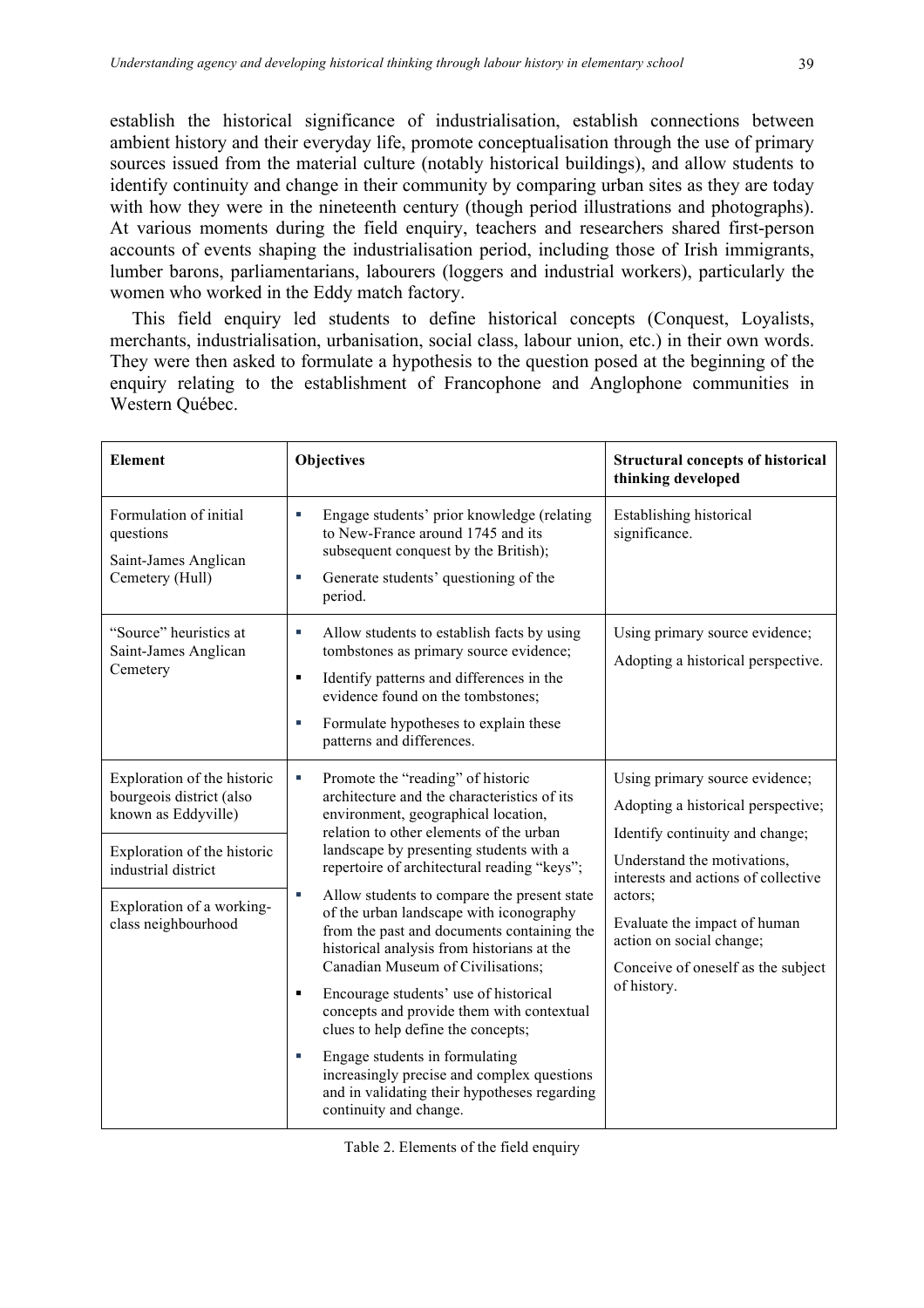In the second stage, students were invited to participate in a role-play activity in class. They were asked to build a character based on the local history explored during the field enquiry. They were then asked to identify the character's social class (bourgeoisie, working class or religious order) and were divided into groups according to class. Research participants had put together a series of primary and secondary source documents describing life in nineteenth century Québec and these were handed out to students who proceeded with identifying aspects of their character's daily life, their role in society, motivations, interests, and possible actions. The teacher's role was to confront students with a variety of events and phenomena from the period and ask them to narrate how their character would react. As teams of workers, bourgeois, members of the clergy, students thus reacted to the agricultural crisis, Irish immigration, industrialisation, the advent and expansion of the railway, poor working and living conditions, unionisation, among others. For each event or phenomenon confronting them, students used primary and secondary source evidence to identify their character' interests and take position in his or her name. They worked as individuals and as teams, exchanging on possible courses of action and solving disagreements.

Source analysis generated lively discussion, which was overseen by co-researchers. Sources were first presented on an interactive whiteboard and teachers lead students in analysing the source and its context, as well as evaluating its validity. The first sources presented to students were early photographs of farmers at work and industrial workers in factories. Students in both classes were more interested in the date and location of the photograph to ensure it was an appropriate source, than in its framing and purpose, insisting at first that it was not possible to manipulate information through photography because contrary to a painting or drawing, photography was "true" and "real". This claim was further reinforced by the idea that "Photoshop didn't exist back then" (C1E8). Drawing attention to differences between photographs presenting an idealised rural life and illustrations presenting poverty among the peasantry did however make students question whether framing and perspective had an impact on the "truthfulness" of photographs as reliable historical sources. Students also felt that written documents allowed for more manipulation of the "truth" or "reality" than did photographs. Most students believed that testimonial accounts were more reliable than newspaper articles as primary sources, "because the person is telling their story in their own words, as they lived it, whereas the journalist has to change the words and shorten the story to present it" (C2E12), but that the most reliable primary source texts were those from government sources "because they aren't allowed to lie" (C1E23).

In general, results indicate that the learning situation allowed for a majority of students in the two classrooms to establish the historical relevance of nineteenth century French-Canadian society, to establish connections between the phenomena that were studied and their daily life (especially in regard to the recognition of individual rights and freedoms and the preservation of the French language), but also with their family history. Students were able to adopt a form of historical perspective, but moral judgment of some historical actors and the moral norms used to evaluate historical events at times became an obstacle to the plausibility of students' narrative construction. For example, in one class, the students associated with the clergy during role-play were indignant at their lack of social and intellectual freedom and had suggested they should strike to demand more independence from the church hierarchy. This may have been a result of a lack of cultural referents regarding organised religion, and notably the Catholic Church.

Students showed that they were able to identify continuity and change, particularly in regards to the recognition of rights and some aspect of parliamentarianism. The suppression of the Governor's veto, for example, was seen by most students in one class as a turning point by all social groups during role-play, as an opportunity have some political influence: "our demands, as French Canadians, will be heard because the British won't be able to overturn the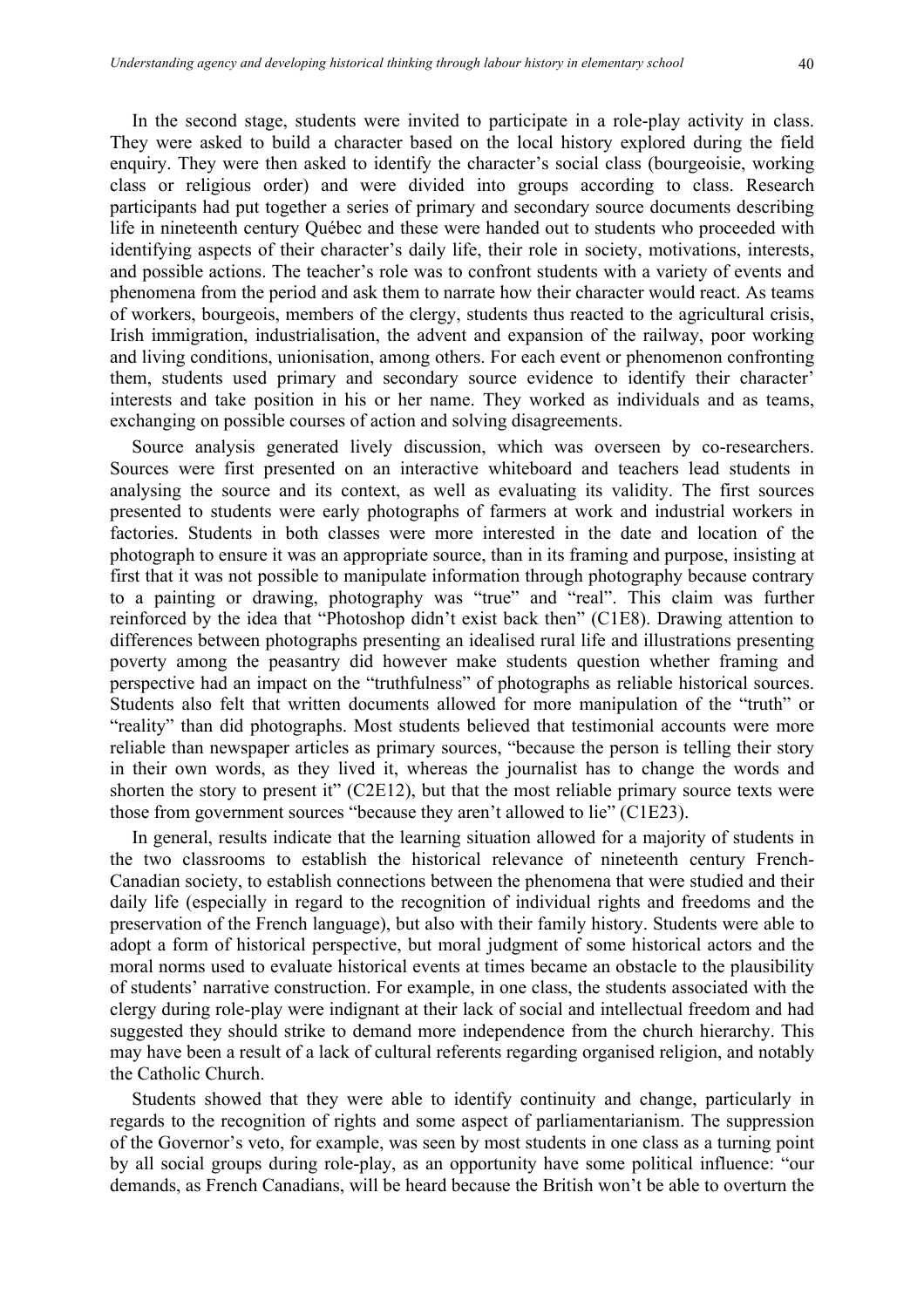decisions of the assembly" (C1E14). In the other class, however, workers and farmers felt that the bourgeois group continued to hold more influence than they did "they have all the money anyway, and they are the ones sitting in the assembly" (C2E12). While this oversimplifies the dynamics of political structure and alliances, it does show that some students had an understanding of issues of power and agency in social change. Almost all students were comfortable with recognising territorial transformation (such as the colonisation of northern Québec and its ensuing impact on forestry industries) and technological change (such as the mechanisation of sawmills), as historical rupture points. They were particularly adept at pointing out differences between period photographs, and between these photographs and *in situ* analysis of historical sites (electrification, for example, was identified as a major turning point both for accelerating industrialisation and for transforming urban living conditions). Students also noticed that whereas the main street had been used for more communityoriented activities in the nineteenth century (with the post office, cathedral, city hall, municipal court room and schools all situated within walking distance of each other and processions, marches, demonstrations having been held there), that street was now geared toward business (restaurants, business offices and shops).

However, students' explanation of historical change was mostly mono-causal and driven by the will and interests of one group or the other (namely the group with which they had associated their character during role-play: industrialisation occurred "because the bourgeoisie invested in technology to increase profits" [C2E12], for example) and by material change (such as technological innovation). In this regard, students manifested an understanding of social groups' historical agency in historical change. The traditional "great historical figure", with the exception of the Governor, was mainly absent from their explanations for social change.

The impact of the local history-learning situation on the development of some structural concepts is examined in more detail in the following section.

*Historical relevance and identification stance*. The local dimension of the objects of study appears to have contributed to students adopting an identification stance, which in turn promoted connections between historical phenomena and their daily lives. Many students connected elements of their family's history to local history: an Irish ancestor who had settled in the Outaouais in the nineteenth century, or the involvement of members of their family with the forest industry and logging (a surprising number of students), in the Eddy mills and factories, for example. Some students also established connections to the urban landscape with which they come into contact everyday: from physical manifestations such as the railroad, abandoned factories or historical homes to familiar idiomatic expressions (mostly related to logging) and characters from local mythology like Ezra Eddy (an English-speaking owner of a large pulp and paper company and match factory) or Jos Montferrand (a Frenchspeaking logger, strong man, and working class hero), whose names were given to streets or public buildings. They had some knowledge of these elements of ambient history within their cultural toolkits.

Students expressed that they believed the industrialisation period was a relevant object of study and significant because of how workers had been able to organise into unions, have their rights recognised, and consequently improve the lives of all workers. They felt particularly inspired by the first hand accounts of the women who made matches for the Eddy Match Company and whose strikes were instrumental in changing labour laws in Canada. The impact of this historical phenomenon was identified by many students: "now we… women have maternity leave and the workweek only lasts 40 hours because of workers' strikes during the 1900's" (C2E8).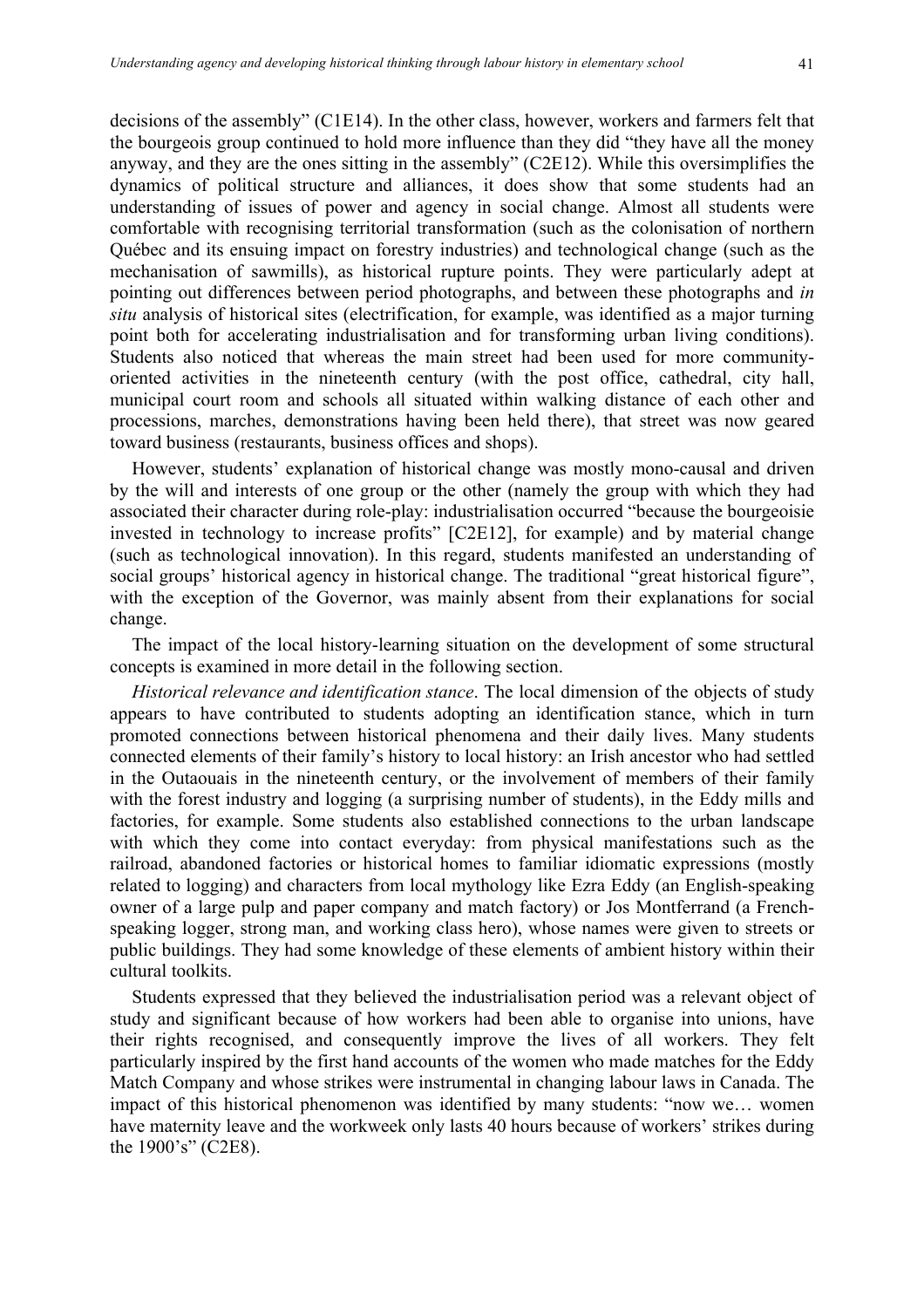*Agency and historical empathy*. Most students constructed explanations and narratives that placed collective historical actors at the centre of historical change. They were able to adopt their characters' point of view and understand their motivations and interests as well as those of their classmates' characters from other social groups. For example, students representing the French clergy and the working class in one class demanded that the British-appointed Governor's veto be rescinded and that a responsible elected government controlled the colony's expenses. When the British government (represented by one of the researchers) refused, students whose character was from the working class decided to take up arms to chase the British from Lower Canada. Students representing the clergy opposed this and tried to talk them out of it by telling them "you anger God when you defy authority. You can't do whatever you want. Taking up arms and violence, God and the Church don't like this" (C1E12). Some propositions for action were less plausible, however, like the idea of seeking help from Ireland and France against the British.

In the other classroom, when faced with poor work conditions imposed by the bourgeois owner of a factory, students whose character was from the working class decided to form a union "like the match makers" and demanded that their work hours be reduced, as well as better wages. Students playing farmers decided to support their classmates and refused to sell their crops to the bourgeois.

These positions were not only plausible, but also supported by references to examples from the field enquiry.

*Source heuristics and understanding of the constructed nature of history*. Students demonstrated their ability to analyse and compare elements from material culture (factories, houses, grocery stores, cemetery, public places, tramway rails, etc.) and connect them to social phenomena and specific concepts. They nonetheless required much teacher support and repeated "reading" keys or clues to do so.<sup>1</sup> The impact of the field enquiry was evident throughout the role-play activities, as students repeatedly stated that "material" sources (such as buildings or tombstones) were the most valid and important sources for reconstructing history. They placed period photographs and historical actors' first-hand accounts second in validity and importance. They believed these sources to be "true" because they felt that such documents could not be altered or manipulated. It might be postulated that because students found these types of sources easier to interpret, they appeared to them to be more valid and relevant. In general, students identified books and the Internet as the best means of corroborating historical sources. Ultimately, though, the teacher's word had the most legitimacy for the students. Teachers were seen as those "who know".

Students had most trouble interpreting documents that presented statistics, and caricatures. Thematic maps, such as a map showing the development of the railroad, also seemed to stump students. They seldom used political or legal texts, socioeconomic data, or historians' interpretations to support their narrative. They often pointed out that they did not understand the words used in these documents and felt it was easier to rely on more accessible sources.

Generally, students relied more strongly on elements from the field enquiry than on the written documents handed out in class to support their explanations and hypotheses. A minority systematically read through all the documents before taking position in regards to the various phenomena presented. In order to decide on a course of action for their characters, students drew more heavily from historical imagination and their understanding of the motivations and interests of their character's social group, which they deduced mostly from the first-hand accounts studied during the field enquiry.

Students' use of historical imagination at times seemed to be a hindrance to their elaboration of plausible explanations. Students whose characters were members of the clergy, for example, began the role-play by wishing to pressure the Church into paying them for their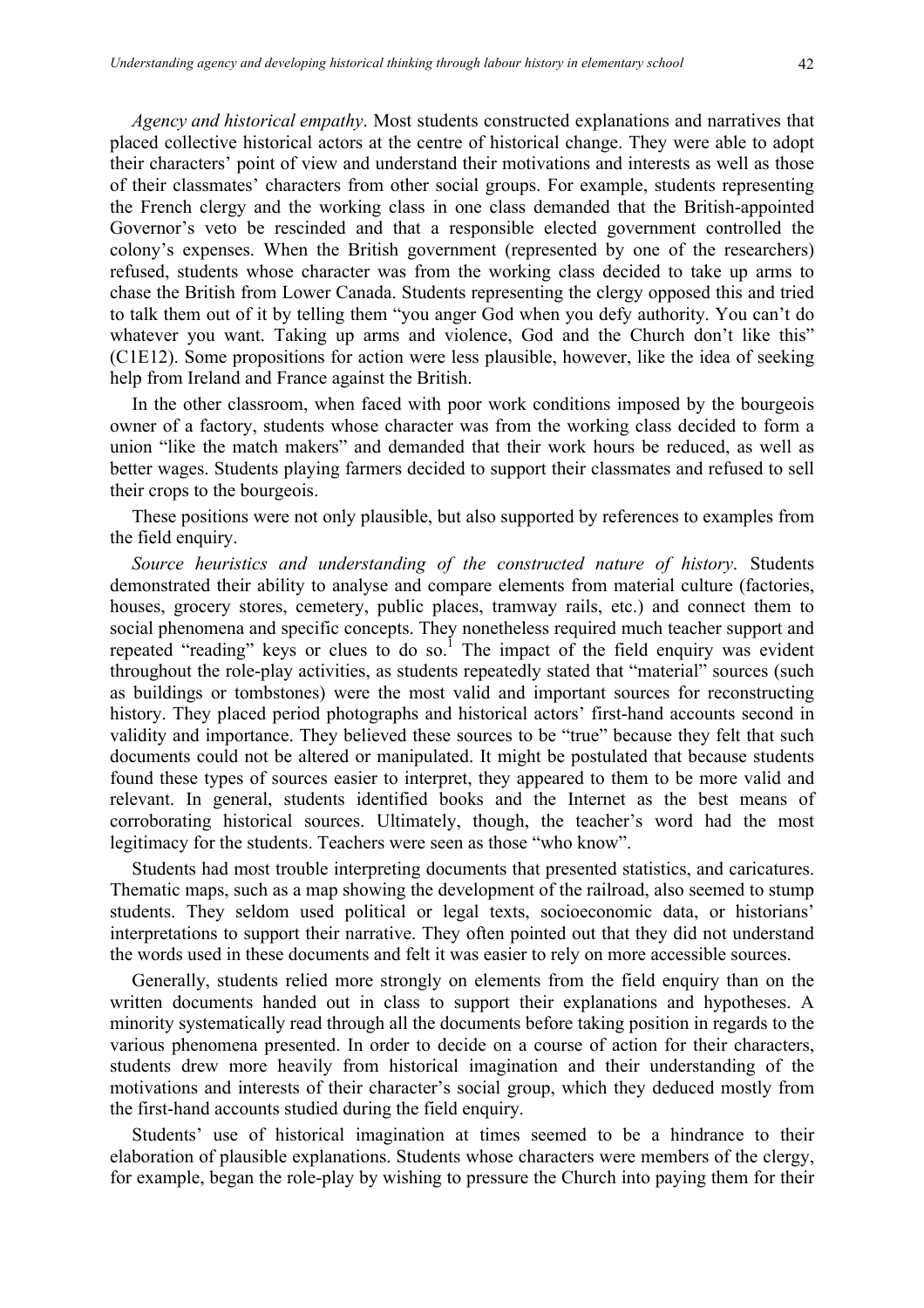work. Students who represented the bourgeoisie overwhelmingly decided that their role should be limited to watching their employees, establishing their work conditions, and forging profitable alliances. The remainder of their time was dedicated to leisure. Students sometimes seemed to forget that they were to act as if living in a particular historical context, namely the nineteenth century. As a result, their decisions where sometimes decontextualized.

Finally, students raised some socially controversial issues, such as those concerning social class and political-economic power. For some, there appeared to be a dissonance between what they believed to be an "egalitarian" contemporary Québec society and references to the continuity of social struggles in the present, notably in public sector cuts, the retreat of social measures such as unemployment insurance, and hunger in schools. Students struggled with the transfer of what they had learnt about the causes of inequality in the nineteenth century (such as social class interests, or capitalism) to contemporary social problems, though the solutions they proposed were inspired by the collective actions they associated with the learning activity (workers going on strike, for example). They also clearly saw themselves as having a role to play in bringing about social change.

## **Discussion**

Results of this research establish the relevance of using local history to promote the development of some dimensions of historical agency and thinking from concrete and proximal benchmarks, such as proposed by Peck and Harding (2013), namely those related to historical relevance and perspective, and the identification of continuity and change. These results converge with results obtained by Barton (1996, 1997, 2001). However, students retained a very confused conception of historical time and their interpretation of causes of historical phenomena remained simplistic and mono-causal. Furthermore, the use of labour history, which explores the daily life, struggles and actions of everyday people, appeared to promote an identification stance.

The field enquiry, while providing students with primary source evidence they felt comfortable using, seems to have distorted the relationship they have with sources in general, leading them to assign greater importance and legitimacy to sources from the material culture than to written sources. This suggests local field inquiry might prove effective as an introduction to source analysis if epistemic processes are transferred through analogy to other types of sources. Results show that written documents should be carefully selected for agespecific accessibility. Some written sources may indeed have been set aside because the vocabulary used was less accessible to students than that used in testimonial accounts. We hypothesise that this also partly explains why students were reluctant to use historians' interpretations as sources to interpret the phenomena under study.

As was the case for Cooper and Dilek (2007), Lee (1998), Barton (1997) and Brophy and VanSledright (1997), we conclude that students have some difficulty in interpreting written sources, evaluating their validity, and understanding differences in actors' points of view about the same events. Students' reliance on testimonial accounts, which are characterised by emotion, may have stimulated the students' empathy. Lerner (1997) suggests that affectivity can act as an accessible means of introduction to historical phenomena. It may however conceal or distract from contextual elements essential to interpretation and generally obstruct understanding of causal links associated with interpretation. The activities conducted in the two classes did not succeed in bringing students toward a balance between empathy/affectivity and using a variety of primary source evidence or historians' interpretations. We conclude, however, that local history may be successfully used as an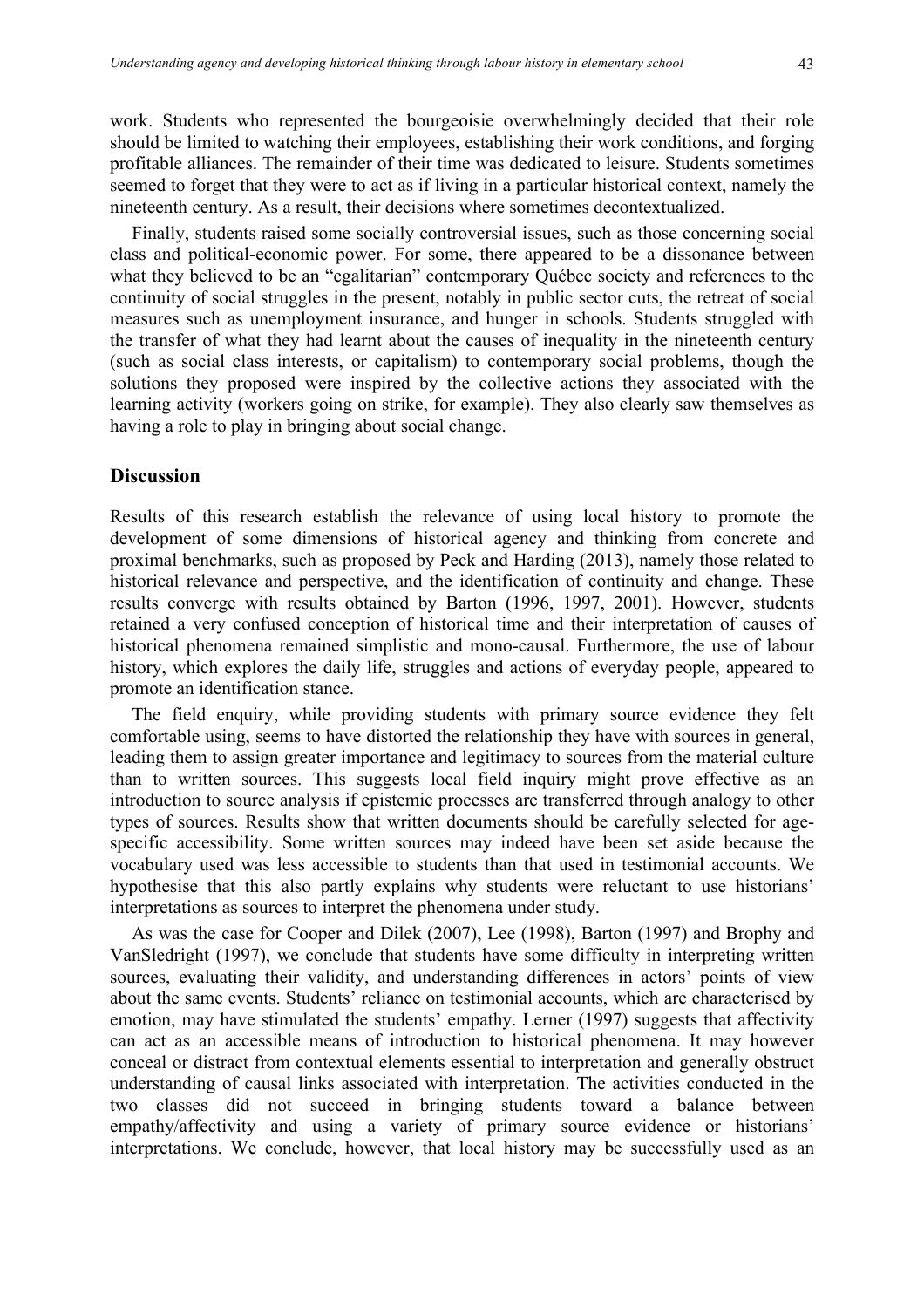introduction to historical phenomena and that the study of material culture as a primary historical source may also initiate students to historical thinking.

We also hypothesise that the "newness" of the field inquiry may have made it more engaging and significant to students than analysing written documents, which might also explain their preference for material rather than documentary sources. Reading and interpreting texts is a recurring, familiar task in school and students are conditioned to formulate interpretations which conform to very clearly defined answer keys and reading strategies not associated with history's epistemic tools. It is possible that the possibility of using other source material and their own historical imagination to complete their interpretation proved more enticing than doing what they are asked to do on a regular basis.

It should be noted, in closing, that these classroom experiences greatly benefitted from significant time and organisational investments from teachers. Their sustained support of students work was only achievable because teachers had planned in an interdisciplinary perspective which must be further explored as a solution to time constraints for teaching social studies in elementary school.

#### **Endnotes**

<sup>1</sup> Source analysis was accompanied by simplified "reading" cues based on Lefebvre's (1974) urban organisation model, which postulates that the organisation of urban spaces is a symbolic representation of power relations based of modes of production and directs analysis to the social practices associated with urban sites, what is produced within the site, by whom and in whose interest. Eco's (1997) architectural semiotics was also used to "read" the social norms, values and structures symbolically represented in period architecture. Students were asked to hypothesise what the choices in building layout, material, landscaping, geographical location revealed about living conditions, daily life, etc.

#### **References**

- Audigier, F. (1995). Histoire et géographie: des savoirs scolaires en question entre les définitions officielles et les constructions des élèves. *SPIRALE – Revue de recherches en éducation,* 15, 61-89.
- Barton, K.C. (1996). Narrative simplifications in elementary students' historical thinking. In J. Brophy (Ed.), *Advances in research on teaching – Vol. 6* (pp. 51-84). Greenwich: JAI Press.
- Barton, K.C. (1997). "I just kinda know": Elementary students' ideas about historical evidence. *Theory and Research in Social Education,* 25 (4), 407-430.
- Barton, K.C. (2001). You'd be wanting to know about the past. Social context of children's historical understanding in Northern Ireland and the United States. *Comparative Education*, 37, 89-106.
- Barton, K.C. (2002). "Oh, that's a tricky piece!": Children, mediated action, and the tools of historical time. *The Elementary School Journal*, 103 (2), 161-183.
- Barton, K.C. & Levstik, L.S. (1996). Back when God was around and everything: Elementary children's understanding of historical time. *American Educational Research Journal,* 33 (2), 419-454.
- *Barton*, K.C. & *Levstik,* L.S. (*2003*)*.* Why don't more history teachers engage students in interpretation? *Social Education*, 67 (6), 358-361.
- *Barton*, K.C. & *Levstik,* L.S. (2004). *Teaching History for the Common Good*. Mahwah, New Jersey: Lawrence Erlbaum.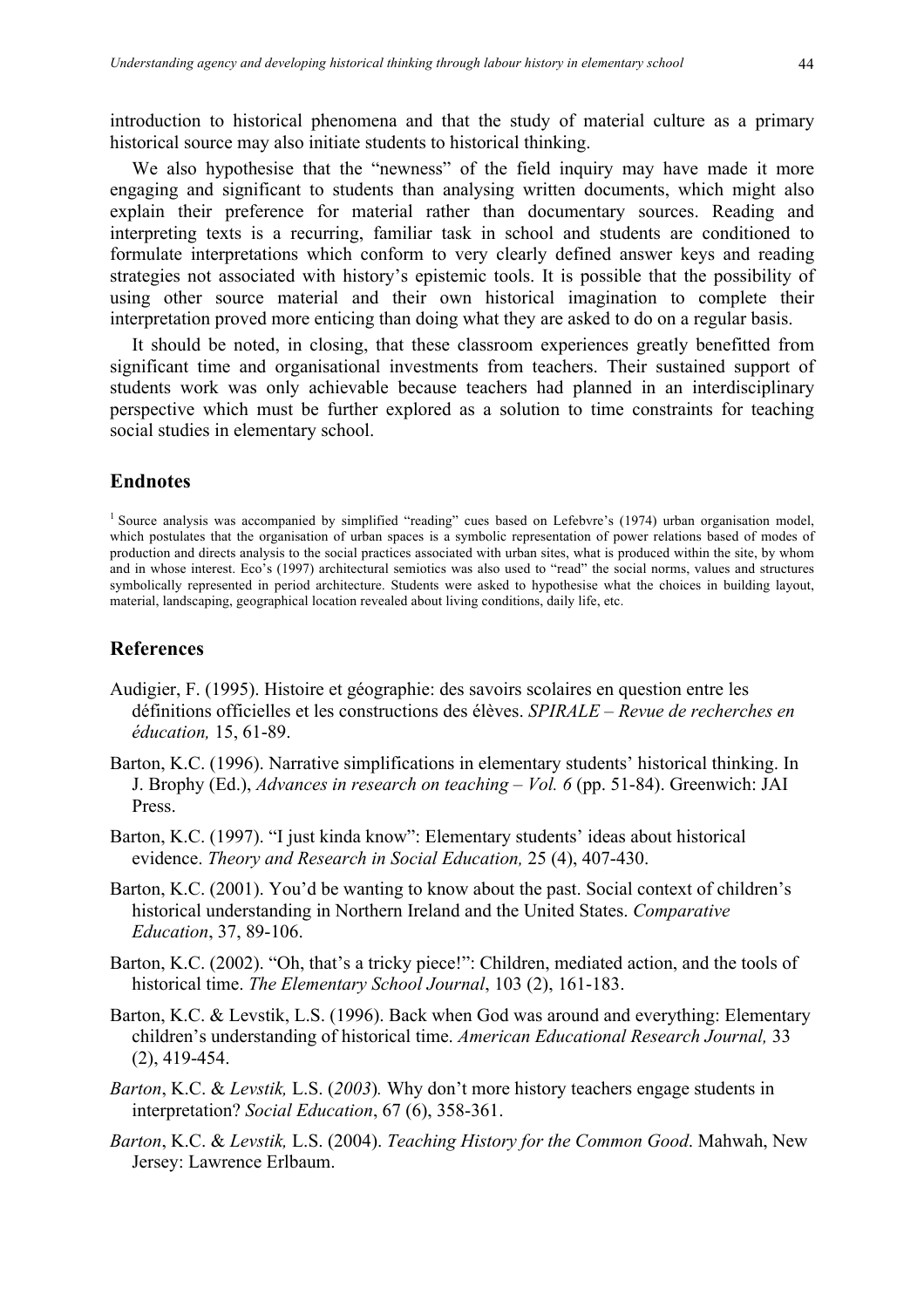- Boutonnet, V. (2009). *L'exercice de la méthode historique proposée par les ensembles didactiques d'histoire du 1er cycle du secondaire pour éduquer à la citoyenneté*. Master dissertation. Montréal, Québec: Université de Montréal.
- Brophy, J. & VanSeldright, B. (1997). *Teaching and Learning History in Elementary Schools*. New York, New York: Teachers' College Press.
- Clarke, W.J. & Lee, J.K. (2004). The promise of digital history in the teaching of local history. *The Clearing House*, 78 (2), 84-87.
- Colby, S.R. (2007). *Students as historians: the historical narrative inquiry model's impact on historical thinking and historical empathy*. Doctoral thesis. Denton, Texas: University of North Texas.
- Coles, D. & Welch, D. (2002). Bringing campus and community together: Doing public history at Longwood College. *The History Teacher,* 35 (2), 229-236.
- Cooper, H. (1995). *History in the Early Years*. London: Routledge.
- Cooper, H. & Capita, L. (2004). Leçons d'histoire à l'école primaire: comparaisons. *Le Cartable de Clio*, 3, 155-168.
- Cooper, H. & Dilek, D. (2007). A comparative study on primary pupils historian questioning processes in Turkey and England: Empathic, critical and creative thinking. *Educational Sciences: Theory and Practice*, 7 (2), 713-725.
- Danker, A. (2003). Multicultural social studies: The local history connection. *The Social Studies*, 94 (3), 111-117.
- Demers, S. (2012). *Relations entre le cadre normatif et les dimensions téléologique, épistémologique et praxéologique des pratiques d'enseignants d'histoire et éducation à la citoyenneté: étude multicas.* Doctoral thesis. Montréal, Québec: Université du Québec à Montréal.
- Desgagné, S. (1997). Le concept de recherche collaborative: l'idée d'un rapprochement entre chercheurs universitaires et praticiens enseignants. *Revue des sciences de l'éducation,* 23 (2), 371-393.
- Eco, U. (1997). Function and sign: The semiotics of architecture. In N. Leach (Ed.), *Rethinking Architecture* (pp. 181-202). London: Routledge.
- Ethier, M.-A. (2000). *Activités et contenus des ouvrages scolaires québécois d'Histoire générale (1985-1999) relatifs aux causes de l'évolution démocratique.* Doctoral thesis. Montréal, Québec: Université de Montréal.
- Foster, S.J. & Yeager, E.A. (1999). "You've got to put together the pieces": English 12-yearolds encounter and learn from historical evidence. *Journal of Curriculum and Supervision*, 14 (4), 286-317.
- *Heron*, J. *(1996). Cooperative Inquiry: Research into the Human Condition*. London: Sage.
- Lebrun, J. (2009). Des objectifs aux compétences: quelles incidences sur les démarches d'enseignement-apprentissage des manuels scolaires en sciences humaines. *Revue des sciences de l'éducation*, 35 (2),15-36.
- Lee, P.J. (1998). A lot of guesswork goes on. Children's understanding of historical accounts. *Teaching History,* 92, 29-32.
- Lefebvre, H. (1974). *La production de l'espace*. Paris: Anthropos.